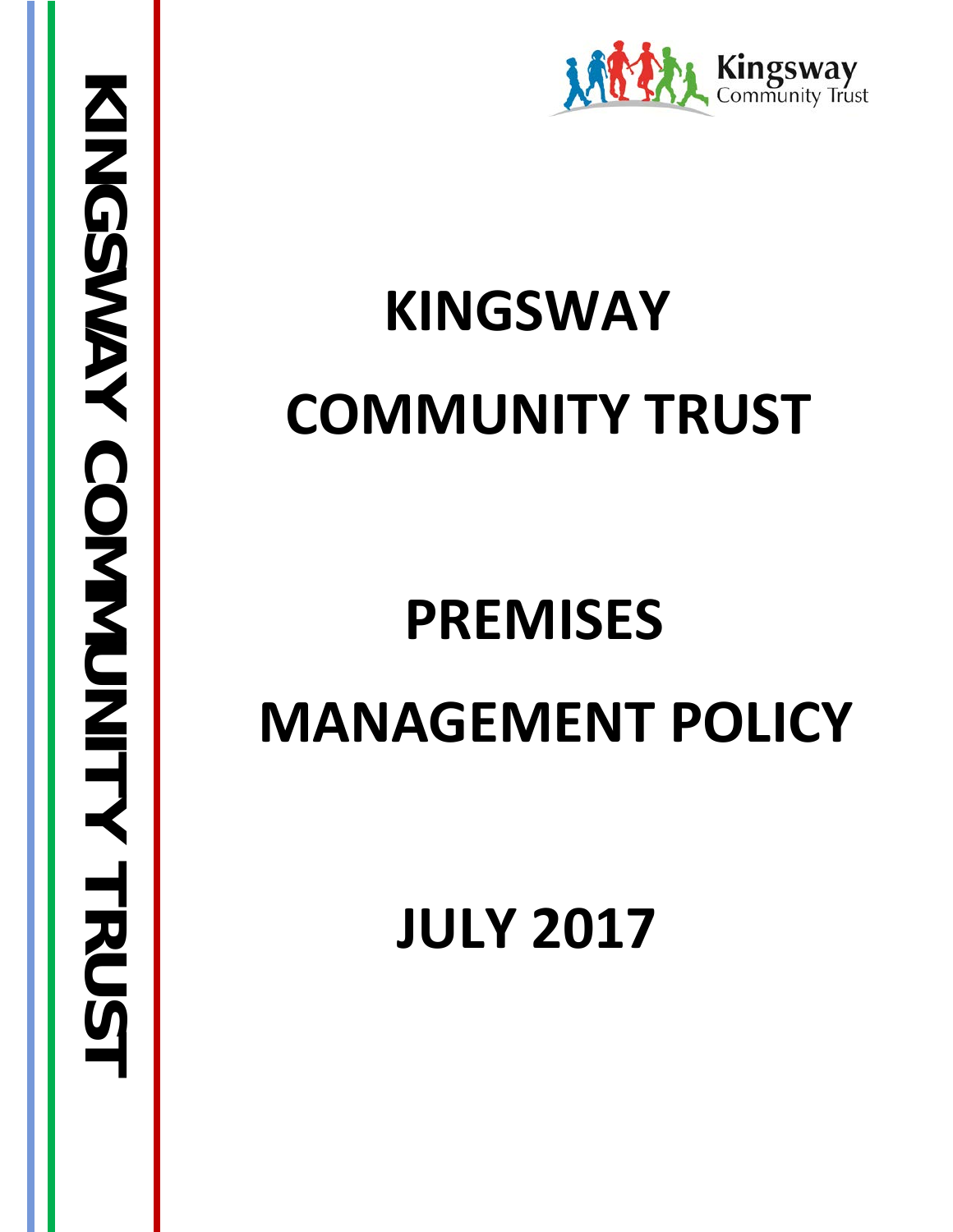# **Premises Management Policy Date: July 2017 Review date: Summer 2022**

By implementing such a policy the Trust Board intends to:

- Ensure the schools have an environment which is healthy and safe.
- Develop performance standards for the organisation of health and safety management and the control of risks;
- Establish a framework for carrying out assessments through competent persons
- Establish a programme for carrying out inspections of the school for the control of risks.

# **1. Scope**

The Trust Board aims to ensure that each of the School premises are fit to teach in, by provision of adequate Management for the funding, maintenance, and review for the upkeep of the fabric of the schools.

# **2. Implementation**

**2.1** Buildings, Health and Safety are discussed at the Local Governing Body meetings.

# **2.2 Arrangements**

The arrangement for the implementation of this policy is outlined below.

- a) The premises are audited half termly by the Heads of School and a bought in provider every 5 years for condition of decoration and state of repair, suitability for purpose of use, or other requested facility. An annual Health and Safety and Fire risk assessment is carried out by an external provider along with a termly visit from our FM provider to look at the estates.
- b) Priorities are established by means of scoring the requirements, and balanced with the budget for the year; a timetable of worksis agreed with the Executive Headteacher.
- c) Specifications and Quotations are drawn up for larger works. These are discussed at regular meetings of the local governorning body Committee, and a programme of work is agreed. Work is recommended to the finance, risk and audit committee for affordability consideration. Contracts are awarded through the finance, risk and audit committee on the basis of 'Best value for money' with regard to quality.
- d) Local governing body members are required to declare any interest that they may have in connection with a particular programme of work, or contract.
- e) Contractors are advised by the Executive Headteacher of the Health and Safety Regulations operating in each school, and are required to go about their work, with due consideration and safety for the smooth operation of school activities.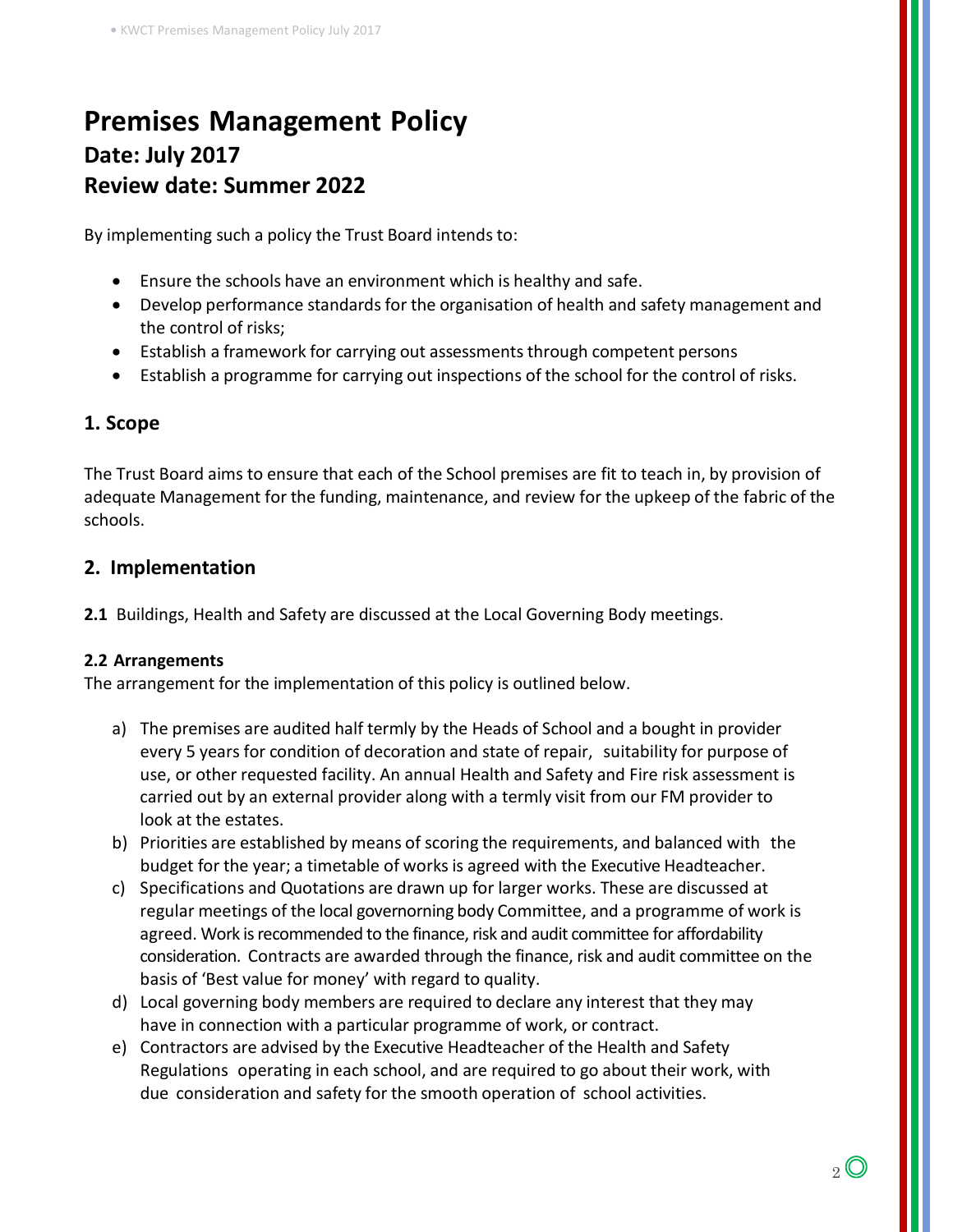f) As work required may exceed the funding available, the prioritisation of work is essential in order to take into account the level of funding available.

# **2.3 Priority**

The basis for priority is:

- Work required on an urgent Health and Safety basis, including removal of asbestos, electrical safety, heating, dangerous walls, leaking pipes etc.
- Serious deterioration of building or fabric where delay will lead to increased cost. All other work, including decoration.
- a) Routine maintenance is carried out under the direction of the Heads of School.
- b) Maintenance contracts are largely carried out through the Facilities Management SLA or placed directly with suppliers for specific specialised items.

# **3. Premises Inspection/ Health and Safety Management**

# 3.1 Regulations

- a) Health and Safety at Work etc Act 1974
- b) Management of Health and Safety at Work Regulations 1992
- c) Workplace (Health, Safety & Welfare) Regs 1992
- d) The Education (Schools Premises) Regs 1996
- 3.2 Frequency of Inspection

A premises inspection is to take place no less than once a year.

In the case of apparatus and equipment where the law requires specific checks by qualified personnel at set intervals in time, these intervals of time will be adhered to. Generally, frequency of inspections should be such that they provide useful outcomes and are not simply a bureaucratic exercise.

3.3 Health and Safety Inspection List

All Schools are a complete blend of grounds; buildings, services and equipment.

# **4. Roles and Responsibilities**

# **Caretaker will:**

- Ensure that daily and weekly checks are undertaken as instructed
- Raise any issues observed or reported to the School Business manager for orders to be raised or Head of School to alert staff and pupils
- Check all cleaning work to ensure that it is of the highest quality
- Check stock levels and raise cleaning material orders with the School Business manager in a timely fashion

# **Bought in day to day repairs person will:**

- Undertake repairs as instructed by the School Business Manager and Head of School
- Undertake regular preventative work as instructed